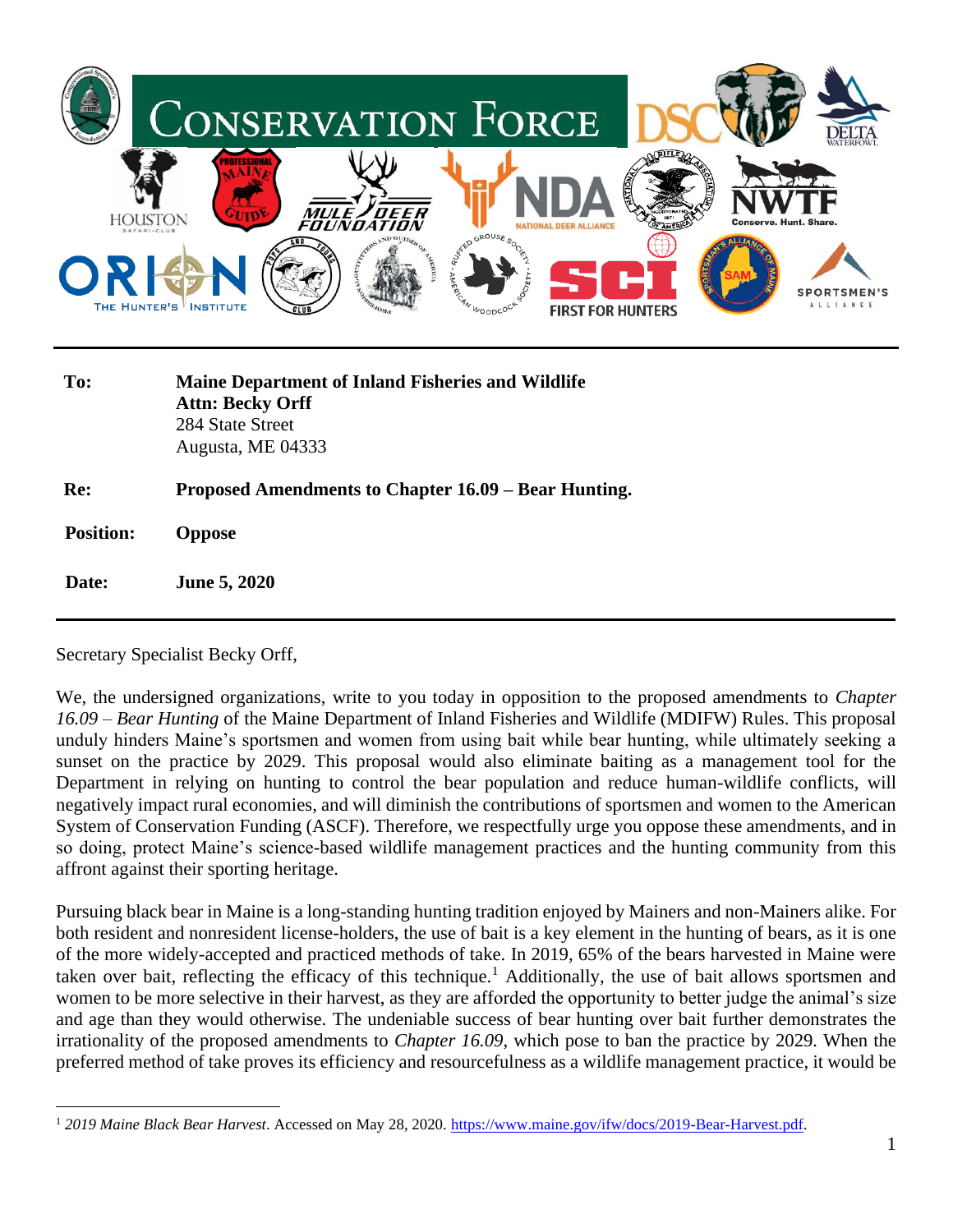nonsensical to implement a plan that seeks its ultimate demise.

One of the amendments proposed to *Chapter 16.09* would limit the "intentional feeding" of bears, otherwise known as baiting, by prohibiting the use of "products containing refined sugar," which is an ingredient included in most, if not all, attractants preferred by hunters and guides. This roundabout method of cutting down the available options for sportsmen and women is meant to put a choke hold on the practice of baiting by going after the key, essential element – the lure. Through banning the use of refined sugar, the State would be implementing a measure that frustrates the likelihood of success for Maine's bear hunting community, which will undoubtedly be reflected as a reduced number of bears taken in Maine's harvest report, and in time shown through reduced hunting license revenue.

Another one of the proposed rule changes burdens hunters by stating that hunters who plan to bait bears without "feeding" them must utilize a bear-proof container, preventing any physical contact with the bait. Requiring such devices to prevent bears from accessing the bait so as to not intentionally "feed" them is not only irrational, but it would make this method of hunting cost-prohibitive. Furthermore, hunters believing themselves to be using bear-proof containers that prove to not be bear resistant would potentially find themselves in violation of this proposed ban on "intentional feeding" and may be subject to fines and penalties – a situation that is likely to reduce participation among those who are risk-averse. It's apparent that the purpose of these two amendments is to make hunting bears with the use of bait nearly impossible, which is likely a response to the devastating loss that the anti-hunting community experienced following the 2014 ballot referendum. As was demonstrated in the referendum, which sought to ban bear hunting with the use of bait, hounds, and trapping state-wide, the majority of voters in the State (over 320,000 individuals) did not support the proposed restrictions on this time-honored tradition.

The proposed amendments to *Chapter 16.09* will also have a detrimental effect on Maine's guiding community, which relies heavily upon nonresident hunters coming into the State in pursuit of black bears. The MDIFW's *2019 Maine Black Bear Harvest* reported that "guides assisted 240 residents (27%) and 1,343 non-residents (92%) with their successful hunts," of which a total of  $68\%$  were taken over bait.<sup>2</sup> When looking at nonresident hunters more specifically, roughly 66% of the bears harvested were through the use of bait.<sup>3</sup> Limiting the abilities of guides to implement effective baits containing refined sugar, and/or requiring restrictive, bear-proof baiting devices will most certainly handcuff Maine's hunting guides. Lower success rates will result in lost business – a crippling outcome for not only the guiding community, but for the State in general. Maine's sportsmen and women support around \$321 million in salaries and wages, \$71 million in state and local taxes, and have a ripple effect of approximately \$977 million on the State's economy.<sup>4</sup> The professional guides must be credited as a staple in recruiting and supporting nonresident sportsmen and women into the State in pursuit of a variety of hunting and fishing opportunities.

This proposal will also negatively impact conservation funding generated by sportsmen and women through the "user-pays, public-benefits" ASCF, which resulted in over \$26 million dollars going towards the conservation efforts of the Department last year alone. According to the U.S. Fish and Wildlife Service's 2019 National Hunting License Data, the total hunting license, tags, permits, and stamps sold in Maine came to 245,392 – of which 34,087 were to nonresident hunters.<sup>5</sup> When nonresidents wish to hunt bear over bait, they must first purchase a big game hunting license, which has a base cost of \$115. The gross sum raised for conservation through the sale of nonresident hunting license, tags, permits, and stamps was over \$3.1 million. The proposed amendments will have a significant and detrimental effect on the Department's ability to fund conservation

 $2$  IBID.

 $3$  IBID.

<sup>&</sup>lt;sup>4</sup> Maine Sportsmen & Women. Accessed on May 28, 2020. [http://congressionalsportsmen.org/uploads/page/EIR\\_Maine\\_final\\_low.pdf.](http://congressionalsportsmen.org/uploads/page/EIR_Maine_final_low.pdf) <sup>5</sup> *Black Bears*. Accessed on May 29, 2020.

[https://www.fws.gov/wsfrprograms/subpages/licenseinfo/Natl%20Hunting%20License%20Report%202019.pdf.](https://www.fws.gov/wsfrprograms/subpages/licenseinfo/Natl%20Hunting%20License%20Report%202019.pdf)